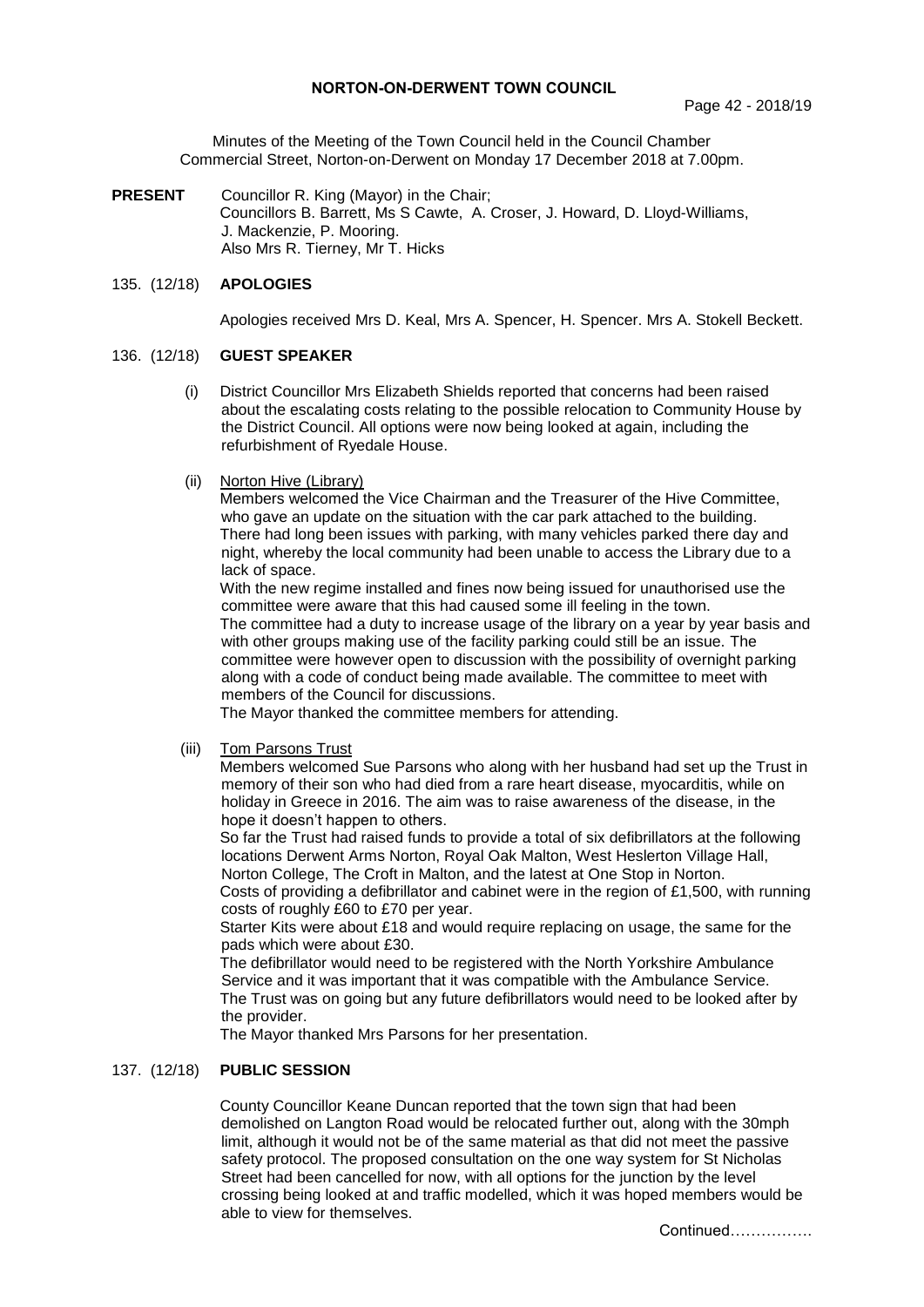### 137. (12/18) **PUBLIC SESSION** (continued)

Councillor Duncan also informed members that a Southern Bypass for the towns was a listed aspiration and linked in with the Local Plan, although with costs estimated at 20million it was not likely to happen in the near future.

The town bus service had been saved for a further six months and while the service did not need to make a profit it was important that it broke even and did not cost the County Council money to run. One area not covered on the route was Welham Road and this was being looked at in the hope it could be included in the future. Noted by members.

## 138. (12/18) **DECLARATIONS OF INTEREST**

No Declarations of Interest made

### 139. (12/18) **CONFIRMATION OF MINUTES**

- (a) RESOLVED that the Minutes of the Town Council Meeting, held on Monday, 19 November 2018 (Minutes 114 to 130 inclusive) be confirmed and signed by the Chairman.
- (b) RESOLVED that the Minutes of the Town Council Budget Meeting, held on Monday, 10 December 2018 (Minutes 131 to 134 inclusive) be confirmed and signed by the Chairman.

# 140. (12/18) **CLERK'S REPORT**

(a) Rating Appeal - Chamber

Mark Walker, the Chartered Surveyor instructed to appeal against the rates on the Council Chamber had won a reduction from £9,600 Rateable Value to £6,800 Rateable Value, a 30% drop.

This was an excellent result and as transitional relief reduces over the next few years, this would help make a substantial saving on our rating bills.

(b) Section 106 Grants

To report that the S106 grant Applications to Ryedale District Council, for both the King George Play Area upgrade, and the Riverside Field paving upgrade had both been approved.

King George's Field being in the sum of £44,274.00 with a total upgrade cost of £46,604.77

Riverside Fields being in the sum of £5,000.00 with a total cost of £5,650.00

(c) Ryedale Car Parking Strategy

To inform members that Ryedale District Council would be appointing consultants to undertake development of a Ryedale Car Parking Strategy, and at an early stage of the work would like to engage directly with key stakeholders so that they can better understand the issues faced by each town.

The intention was to hold a series of one to one sessions of approximately 30 - 45 minutes each, therefore they had asked that the Town Council nominate one or two representatives knowledgeable about parking issues within the town, who would be willing to attend one of the sessions.

Proposed dates: Thursday/ Friday 24-25 January; or Monday/ Tuesday 28-29 January.

It was proposed that in order for the representatives to be able to fully participate on behalf of the Council that this item be placed on the agenda for the January meeting, when members would be able to formulate a strategy approved by the meeting. Agreed that the Representatives be Councillors David Lloyd-Williams and Ray King the Mayor. Preferred date Thursday 24 January. Noted.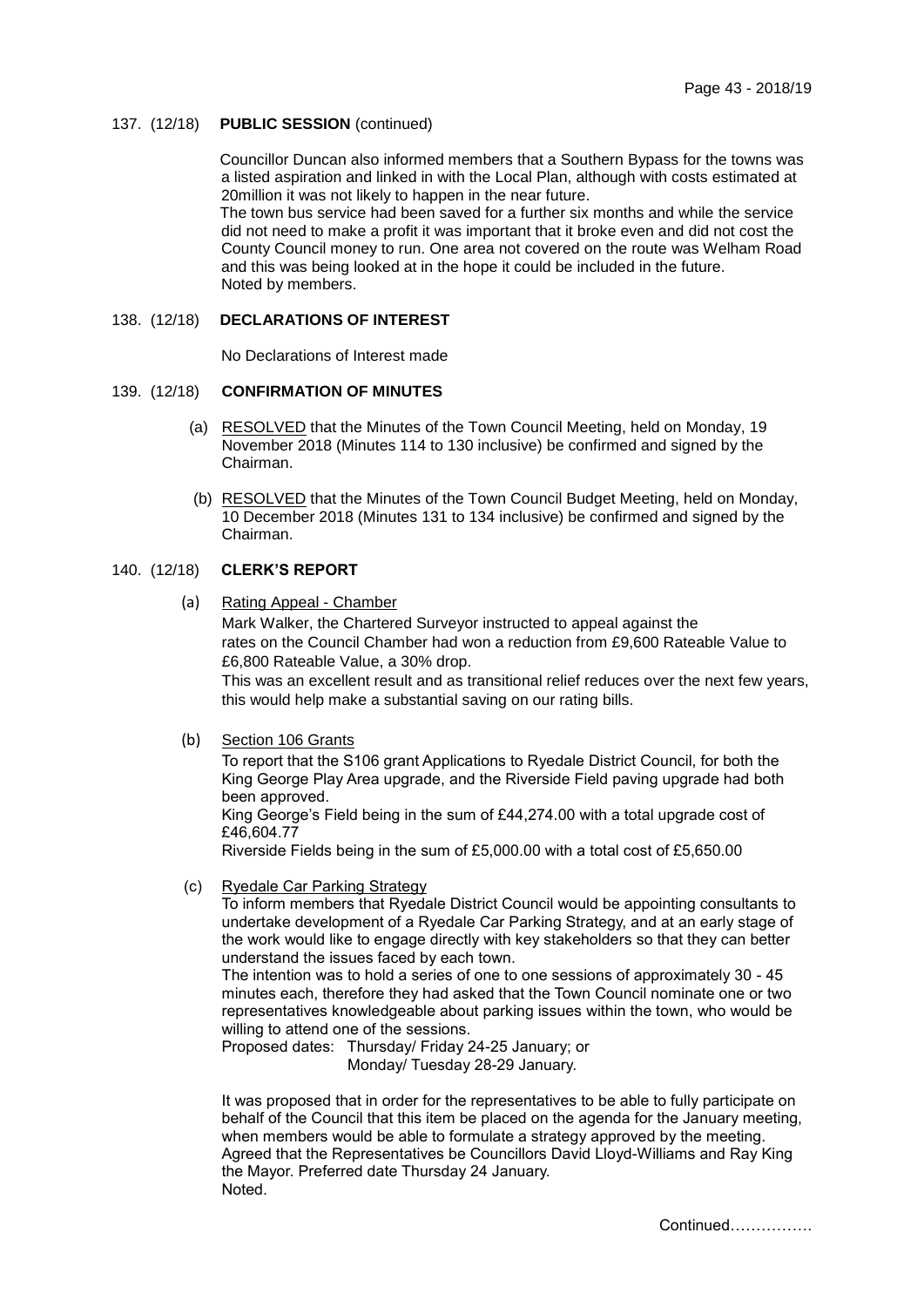## 141. (12/18) **TOWN MAYOR'S REPORT**

### (a) Christmas Light Switch On

The Mayor thanked all members who had assisted with the switch on especially the Deputy Clerk Tim Hicks and his father without whose assistance the event would not happen.

Speaking with Rob Davies from Ryedale Special Families, they had around 80 entries into the Santa races this year, an increase from last year, so hopefully their support has been secured for next year.

## (b) Tree Festival – St Peter's Church

The Mayor thanked Tim and his father for a great tree presentation with an original idea.

Noted.

## (c) Ryedale Environmental Group

The Mayor reported that Pickering were to set up their own town group and it was hoped that the other towns would follow both Kirkbymoorside and Pickering in setting up their own groups, who would then exchange ideas and feed into the Ryedale group.

This was still very much in its infancy but should any one wish to engage the next meeting was to be in Norton Council Chamber on Tuesday 22 January 2019 at 7.00pm. It was hoped that Beckie Bennett from Ryedale District Council would be in attendance to answer questions.

## (d) Malton School – Christmas Show

The Mayor and Deputy Mayor had both attended Malton School for the Christmas Show. This was an excellent production and it never ceases to amaze just how much talent we have on our doorstep.

Credit to the new music teacher, Mr Woodrow, Malton being his first teaching position.

# (e) Tour De Yorkshire

The Mayor was sorry to see that Ryedale had been excluded from the Tour de Yorkshire for 2019, and hoped for better news the following year.

## (f) Ryedale Parish Liaison Meeting

The Mayor reported that the play area at the Riverside had been refurbished and that the District Council were initiating a 'Smoke Free Play Area Campaign' for which signage had been supplied. While this was not enforceable in law and was on a voluntary basis it was to be encouraged for the health of the children. The North Yorkshire Highways Customer Communication Officer reported on speed management and stated that should anyone have an issue with speeding there was a 'speed concern form' available on line. It should be noted though that once an area had been surveyed unless there were significant alterations to the area it would not be investigated again for three years.

(g) Quarry Visit

The Mayor along with Councillors John Howard and Philip Mooring reported on the visit to the quarry and stated that their host had been most accommodating and was prepared to answer any questions.

In order to overcome concerns from the community the Mayor had requested a further site visit when 'blasting' was being undertaken and were able to view the readings from the blast. This would only be available to Council Members.

There was still an issue with the number of vehicle movements.

The representative from the quarry would be prepared to attend any meeting if members wished.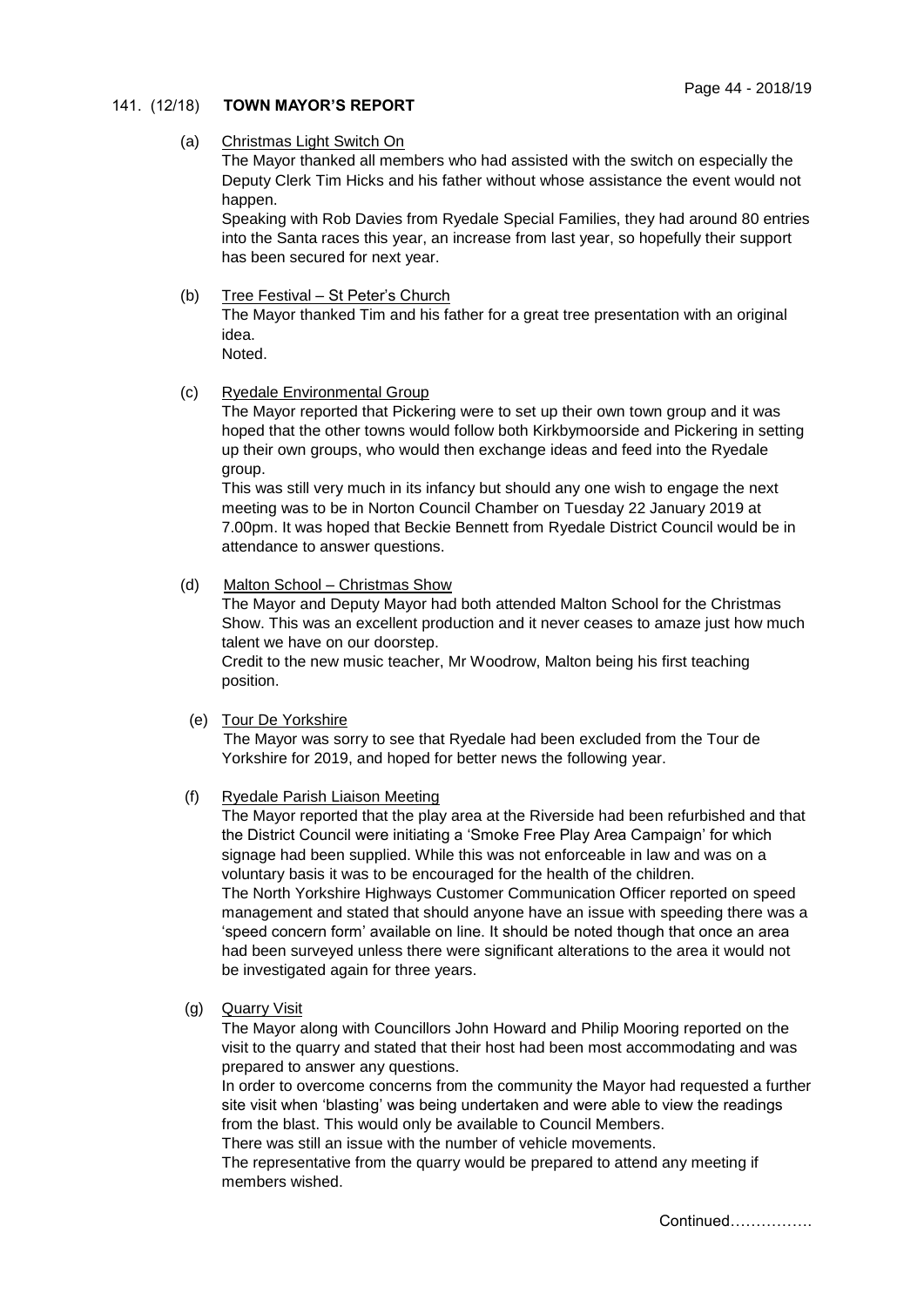## 142. (12/18) **FINANCIAL MATTERS**

(a) Accounts paid and for payment

The Clerk reported that accounts nos. 151 to 160 inclusive, amounting to £9,141.89 had been paid since the last meeting of the Council. RESOLVED that account nos. 161 to 170 inclusive, amounting to £2,623.59 be paid. Cheques were drawn and signed accordingly.

(b) Financial report

The Clerk's financial report for the period 01.11.18 to 30.11.18 was received.

- (c) Budgetary monitoring The Clerk's report for the period ending 30 November 2018 was received.
- (d) Budget and Precept for the Year 2019/20 RESOLVED that the Budget and Precept for the year 2019/20 be confirmed as set out in the Minutes of the Budget meeting dated 10 December 2018. With a Budget of £150,028 and a precept of £154,000 which represents an increase of 3.17% over 2018/19
- (e) Internal Audit Report The Internal Audit Report for the first visit for the year 2018/19 was received.
- (f) Cemetery Fees

RESOLVED that the revised Cemetery Fees for the year 2019/20 be confirmed as set out in the Minutes of the Budget meeting dated 10 December 2018.

### 143. (12/18) **PLANNING MATTERS**

(a) Planning applications referred to the Town Council by Ryedale District Council, for comment and/or recommendation were dealt with as follows: -

18/01308/FUL Retention of site for use as a hand car wash with retention of associated equipment to include two containers, car port, two static signs and entrance / exit gates (revised opening time details to approval 18/00784/FUL dated 08.10.2018) 5 Church Street, Norton

> N.B. Current opening times 0900 – 1900. Requested opening times 0800 – 1900 Mon to Sat, 0900 – 1900 Sun. RESOLVED Recommend approval of opening hours. Recommend use permission reviewed every three years.

(b) To receive decisions notified by Ryedale District Council.

| Approved<br>18/00887/HOUSE | Erection of a detached double garage<br>Rosedale, 185 Welham Road, Norton                                                                                                                                                                                                                                                                                                                                                                                                       |
|----------------------------|---------------------------------------------------------------------------------------------------------------------------------------------------------------------------------------------------------------------------------------------------------------------------------------------------------------------------------------------------------------------------------------------------------------------------------------------------------------------------------|
| 18/00210/OBL               | Modification to the planning obligation dated 18.08.2016 in relation to refusal<br>15/00099/MOUT dated 22.07.2015 as allowed under appeal<br>APP/Y2736/W/15/3136233 dated 22.07.2016 to allow deletion of Paragraph 4<br>(Affordable Housing) of Schedule 2, amendment of Clause 6.2 and insertion<br>of a new Schedule 5 (the Council Covenants with the owner) as outlined in<br>the submitted Deed of Variation.<br>Land to the North of Sutton Grange, Langton Road, Norton |
| Refused                    |                                                                                                                                                                                                                                                                                                                                                                                                                                                                                 |
| 18/00848/HOUSE             | Alteration to existing garage to form additional living accommodation to<br>include installation of 1no. window to ground floor (retrospective)<br>31 Beckside, Norton, YO17 8AR                                                                                                                                                                                                                                                                                                |